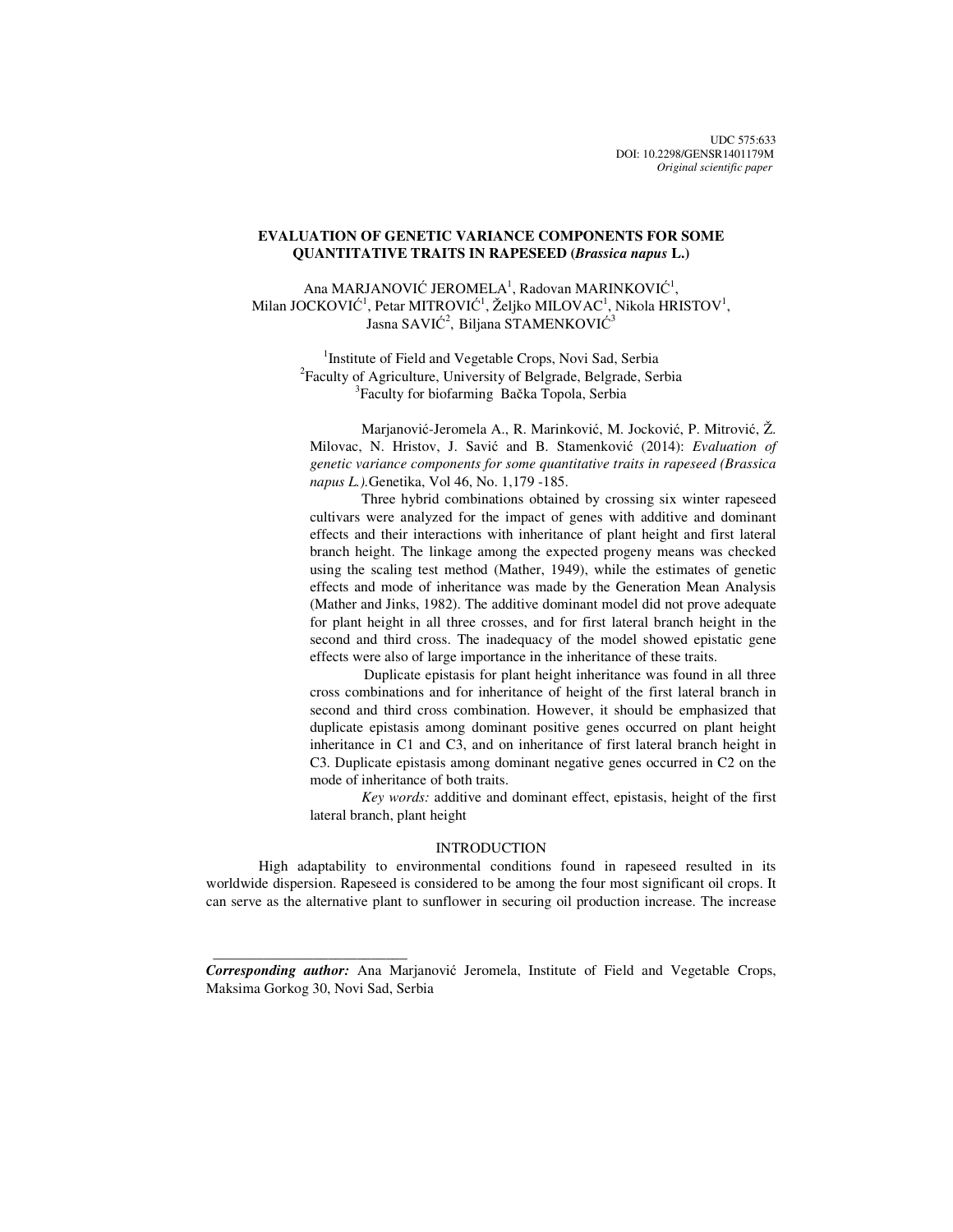in productivity is of major importance to further enlargement of the field area cultivated by rapeseed in growing regions and its expanding in non-growing regions. Evaluation of genetic variance, which reflects the overall action of genes controlling the quantitative traits expression, is essential in predicting the results of breeding for specific traits in a population. To establish the presence and role of genetic factors in forming quantitative traits requires appropriate methods which provide data about gene effects, interaction in the same locus and between the loci. Environmental effects data is necessary i.e. the non-genetic parameters representing genotype and environment interaction.

Most commercially significant plant traits are the quantitative ones. With the purpose of characterization these traits are measured in population individuals, and their average values, variance and other statistical data are calculated. During the interpretation of calculated statistical indicators, genetic and non-genetic factors which cause quantitative traits variability must be included. Methods used for obtaining data on the average effect of genes and interaction among the loci should be applied in order to determine the presence and role of some genetic factors in quantitative traits formation. Information about the environmental effects i.e. the non-genetic parameters and interaction between genotype and environment is necessary.

First attempts to analyze the structure of statistical indicators (research of two pure lines crossing progeny) were made by FISHER *et al.* (1932), and developed by MATHER (1949), HAYMAN and MATHER (1959), HAYMAN (1958) etc. during their research.

Changeability of parental lines and in the  $F_1$  generation results from the effect of environmental factors (non-hereditary), while in the  $F_2$  and other generations with divisions, it also depends on the differences in both homozygotes, in terms of average values in each pair of allele genes with divisions, hereditary and non-hereditary components included. All the variance components are estimated using the parameters of para-additive, dominant, allele and locus interaction, and environmental effects (DABINA and KATANSKAJA, 1973).

 The correctness of the hypothesis stating that the average values in progenies depend exclusively on additive and dominant genes can be tested in several ways, one being the Scaling test described by MATHER (1949). The estimate of epistatic effects of genes is necessary in case the additive-dominant model proves inadequate (MATHER and JINKS, 1982).

 The objective of this study was to acquire information on gene action, above all the epistatic effects on specified traits, as well as manner of inheritance and heterosis effect on plant height and height of the first lateral branch.

#### MATERIALS AND METHODS

Three cross combinations between six winter rapeseed cultivars were selected in order to determine the adequacy of additive/dominance model:  $C_1$  (Casino x Kata),  $C_2$  (Carola x Isabela), C<sub>3</sub> (Banaćanka x Slavica). Besides the F1 generation, backcrosses with both parents  $(BC_1$  and  $BC_2)$  and  $F_2$  generation were included. To avoid self-pollination, anthers of female plant cultivars were removed by hand during early morning hours.

Trials including parents ( $P_1$  and  $P_2$ ),  $F_1$  and  $F_2$  generation and backcrosses (BC<sub>1</sub> and  $BC<sub>2</sub>$ ), were planted at the Experimental Fields of the Institute of Field and Vegetable Crops – Novi Sad in Rimski Šančevi. The material was planted mechanically in prepared soil during the optimal period, in the system of random blocks in three replications with five rows per replication.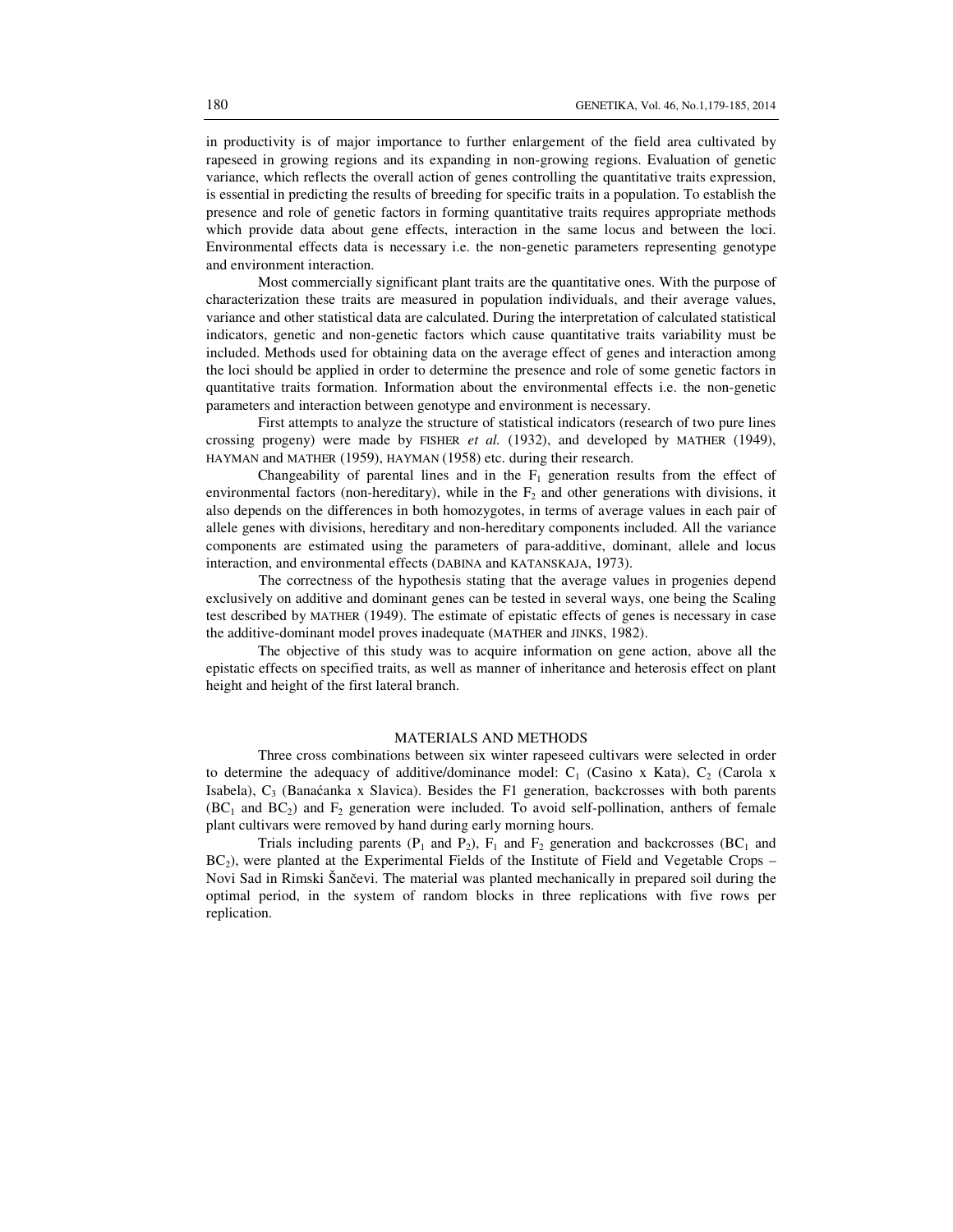Trial including cultivars,  $F_1$  hybrid combinations,  $F_2$  generations, and backcrosses was planted at the Experimental Fields of the Institute of Field and Vegetable Crops – Novi Sad in Rimski Šančevi during crop season 2006/2007. It was planted in the system of random blocks in three replications. The material was planted mechanically in well prepared soil in the optimal period. Row-to-row distance was 25 cm, with 5-6 cm between the rows. The studied traits (plant height and first lateral branch height) were established before the blossom fall. Sample size was 20 in cultivars, 30 in the  $F_1$  generation, 50 in  $BC_1$  and  $BC_2$  hybrid combinations, and 80 per replication in  $F_2$  generation, or 60, 90, 150 and 240 plants per trial.

In this study we analyzed the effect of genes on the mode of inheritance of plant height and first lateral branch height. The linkage among the expected progeny means was checked using the scaling test method (MATHER, 1949), while generation mean analysis was used to estimate the genetic effects and mode of inheritance (MATHER and JINKS, 1982).

#### RESULTS AND DISCUSSION

In Casino x Kata  $(C_1)$  cross, the studied traits varied significantly, with higher values found in cultivar Carola. Compared to the better parent, mode of inheritance of both traits in  $F_1$ generation was characterized by heterosis - at plant height of 18.28%, and at first lateral branch height of 123.29%. Expected value of heterosis for the estimated gene effect values was 26.06% and 23.29%. Based on the calculated values of backcrosses, we can confirm the existence of other non-genetic factors (maternal effect, interaction, etc.) in the expression of both studied traits. Expected mean value of backcrosses was lower than the average of mean values of the first parent and  $F_1$  generation. Cultivar Carola had a larger number of dominant genes than cultivar Kata (Table 1).

 Applying the additive/dominance model, plant height was affected by dominant genes and equal effect of additive and dominant genes was observed on first lateral branch height (Table 2). Besides additive and dominant genes, epistatic gene effects were observed as highly significant in studying both traits: additive x additive (*i*) and additive x dominant (*j*). Epistatic gene effects (*l*) were not significant on first lateral branch height (Table 2).

 Opposite marks in the estimated values of effects (*h*) and (*l*) indicated duplicate epistasis occurrence in both traits between the dominant decreasers which is not favorable since it decreases the value of dominant genes effect.

In Carola x Izabela  $(C_2)$  cross, significant differences were observed between cultivars, i.e. higher value of both studied traits in cultivar Carola compared to cultivar Izabela. Phenotypic variances of backcrosses with the first parent were lower than mean cross values, meaning that Carola had a larger number of dominant genes than Izabela. Heterosis effect occurred in the inheritance of both traits – at plant height of 11.83%, and at first lateral branch height of 15.20%. The expected value of heterosis in the estimated values of gene effects was 9.56% i.e. 10.15%. The effects which are not solely connected to the action of additive and dominant genes were observed in the additive/dominance model, i.e. non-allele interaction (epistasis). This process was indicated by coherence between tests A, B and C.

Significance of additive genes effect was confirmed in both studied traits. Estimated values of gene effects in the model with 6 parameters confirmed significance of the dominant effects in the mode of inheritance of both traits, but with different values – positive in plant height and negative in first lateral branch height. Interaction effects with the largest contribution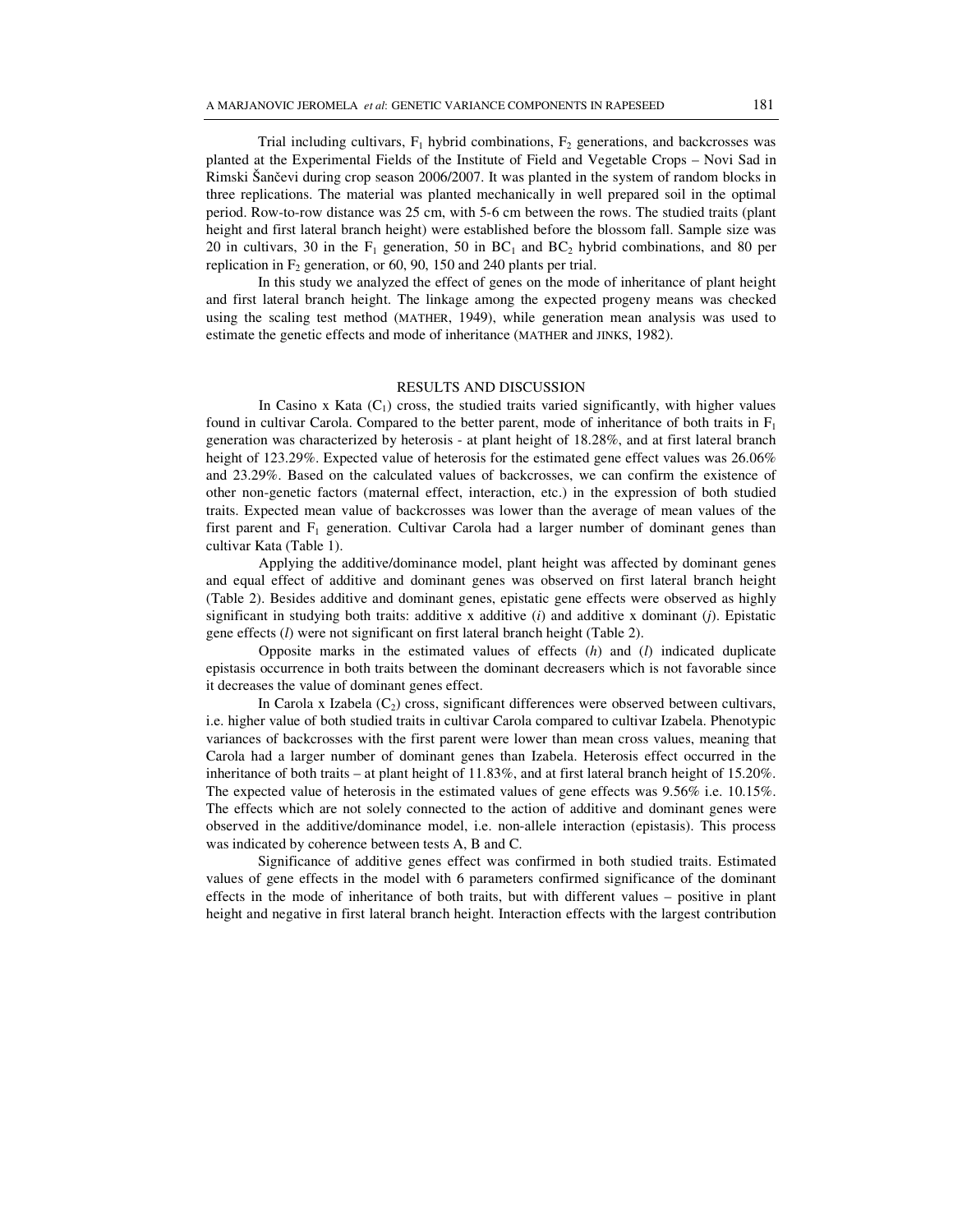to genetic variance are dominant x dominant for first lateral branch height, and additive x additive for plant height.

| Generation      | Crosses               |                                |                    |                     |                      |                     |  |  |
|-----------------|-----------------------|--------------------------------|--------------------|---------------------|----------------------|---------------------|--|--|
|                 | C <sub>1</sub>        |                                | C <sub>2</sub>     |                     | C <sub>3</sub>       |                     |  |  |
|                 | Trait                 |                                | Trait              |                     | Trait                |                     |  |  |
|                 | Plant height          | First lateral                  | Plant height       | First lateral       | Plant height         | First lateral       |  |  |
|                 |                       | branch                         |                    | branch height       |                      | branch height       |  |  |
|                 |                       | height                         |                    |                     |                      |                     |  |  |
| $P_1$           | 162.79                | 52.48                          | 142.47             | 50.03               | 142.43               | 48.48               |  |  |
| BC <sub>1</sub> | 151.21                | 55.19                          | 118.22             | 27.78               | 131.67               | 42.38               |  |  |
| $F_1$           | 168.64                | 50.73                          | 148.48             | 45.47               | 147.30               | 51.13               |  |  |
| F <sub>2</sub>  | 135.38                | 45.17                          | 154.04             | 61.26               | 132.67               | 24.67               |  |  |
| BC <sub>2</sub> | 155.23                | 43.56                          | 141.87             | 46.92               | 162.79               | 54.48               |  |  |
| P <sub>2</sub>  | 122.38                | 29.81                          | 123.09             | 21.78               | 132.00               | 43.55               |  |  |
| A               | $-29.01 \pm 7.56$ **  | $7.16 \pm 7.70$ <sup>ns</sup>  | $-54.50 \pm 22.91$ | $-39.95 \pm 9.14**$ | $-26.40 \pm 3.44$ ** | $-14.85 + 4.21*$    |  |  |
| B               | $19.45 \pm 12.25$     | $6.59{\pm}4.76^{\text{ns}}$    | $12.18 \pm 9.06$   | $26.58 \pm 7.23^*$  | $46.27 \pm 2.51**$   | $14.29 \pm 8.22$    |  |  |
| $\mathbf C$     | $-80.91 \pm 10.51$ ** | $-3.09 \pm 6.93$ <sup>ns</sup> | 53.63±12.19**      | $82.28 \pm 6.33**$  | $-38.37 \pm 6.57**$  | $-95.63 \pm 9.06**$ |  |  |

*Table 1. Mean values of the tested traits, and values of tests A, B and C for three rapeseed hybrids* 

In Banaćanka x Slavica  $(C_3)$  cross, significant differences were observed between the two cultivars, similar to the previous two crosses. Higher values in both tested traits were observed in cultivar Banaćanka. Average values of the  $F_1$  generation were higher than in the better parent indicating the occurrence of heterosis in the inheritance of both traits at plant height of 7.35%, and first lateral branch height of 11.13%. The expected value of heterosis was 10.08% and 5.12%. Calculated values of back crosses between the first parents of the  $F_1$  generation were lower than the averages of  $F_1$  generation, which means that cultivar Slavica has a larger number of dominant genes. Similar to the previous two crosses, additive/dominance model did not prove adequate for plant height, due to high significance shown in all three tests. The model was also not adequate for the first lateral branch height due to significance or high significance found in tests A and C. Therefore, zero hypothesis stating that average values of generations depend solely on the effects of additive and dominant genes has to be rejected (Table 2).

 Additive and dominant gene effects proved to be of large importance in the inheritance of both traits, with the prevailing role of positive dominant genes. Additive gene effect was not significant at first lateral branch height.

However, in the inheritance of both traits, as shown in Carola x Isabela crosses, all three interaction effects were highly significant (*i, j, l*).

Positive sign was found in values of dominant effect of genes in both traits, and negative in the interaction (*l)* effect of genes, confirming duplicate epistasis between the dominant increasers in the inheritance of these traits.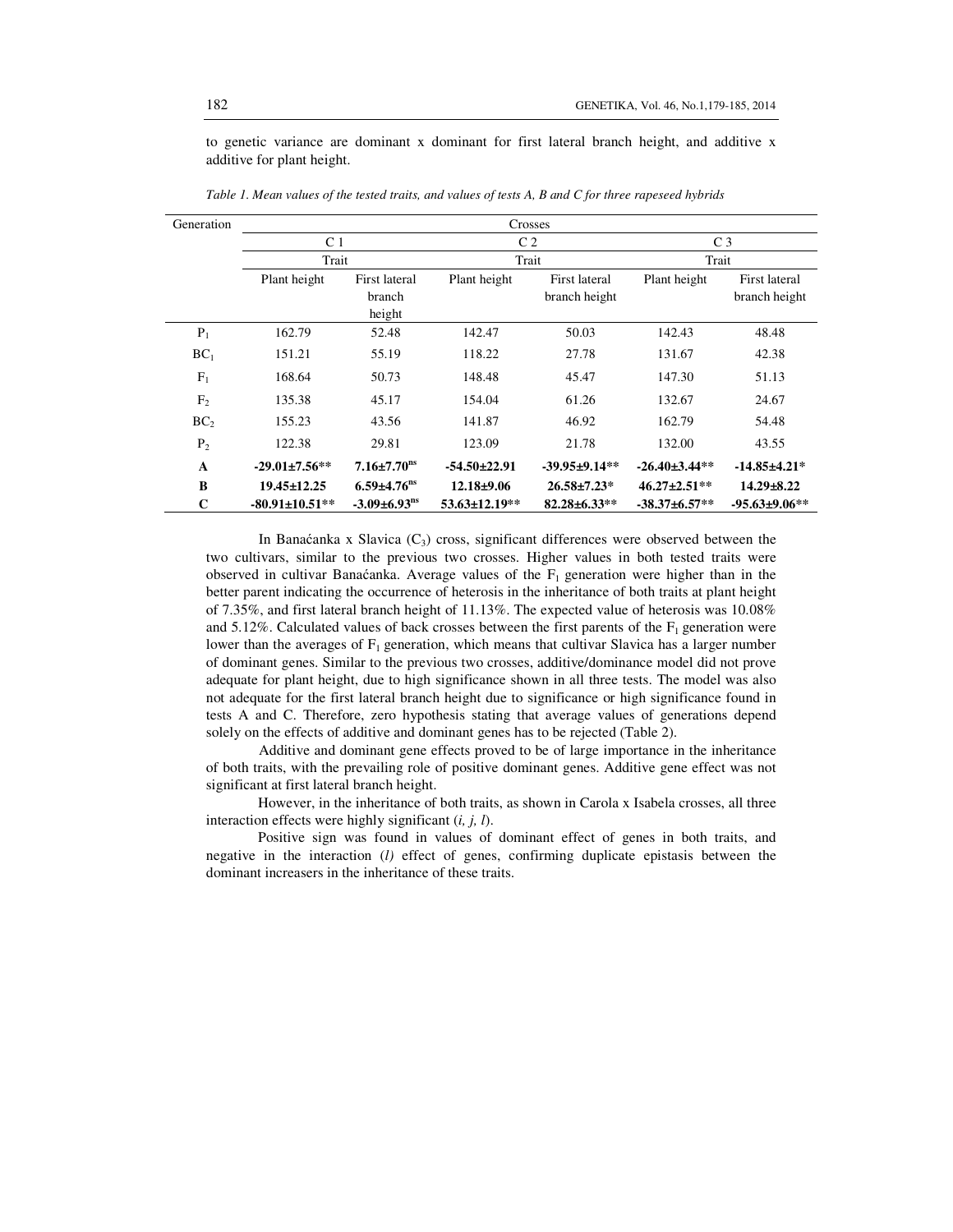|               | Crosses           |                  |                   |                  |                   |                  |  |  |
|---------------|-------------------|------------------|-------------------|------------------|-------------------|------------------|--|--|
|               | C <sub>1</sub>    |                  | C <sub>2</sub>    |                  | C <sub>3</sub>    |                  |  |  |
| Gene          | Trait             |                  | Trait             |                  | Trait             |                  |  |  |
| effects       | Plant height      | First lateral    | Plant height      | First lateral    | Plant height      | First lateral    |  |  |
|               |                   | branch           |                   | branch           |                   | branch           |  |  |
|               |                   | height           |                   | height           |                   | height           |  |  |
| $m \pm s$ e   | $136.69 \pm 2.04$ | $40.46 \pm 1.58$ | $134.31 \pm 1.47$ | $51.00 \pm 1.53$ | $141.47 \pm 1.01$ | $32.62 \pm 1.80$ |  |  |
| d<br>$±$ se   | $25.37 \pm 2.06$  | $10.33 \pm 1.90$ | $9.66 \pm 1.51$   | $24.70 \pm 1.67$ | $-12.55 \pm 0.97$ | $1.46 \pm 1.94$  |  |  |
| h<br>$\pm$ se | $24.89 \pm 3.07$  | $10.27 \pm 2.85$ | $17.07 \pm 2.50$  | $14.01 \pm 2.90$ | $8.74 \pm 1.53$   | $17.56 \pm 2.06$ |  |  |
| $X^2_{(3)}$   | 81.34             | 6.05             | 27.00             | 294.86           | 526.11            | 130.36           |  |  |
| P             |                   |                  |                   |                  |                   |                  |  |  |

*Table 2. Results of joint scaling test for the studied traits in hybrids*  $L_1 x L_5$  *and*  $L_2 x L_3$ 

| Trait         |                |                  |                  |             | Gene effect |            |            |                      |
|---------------|----------------|------------------|------------------|-------------|-------------|------------|------------|----------------------|
|               | Crosses        | $\boldsymbol{m}$ | $\boldsymbol{d}$ | h           | i           | j          |            | Type of<br>epistasis |
| Plant height  | C <sub>1</sub> | $71.23**$        | $20.20**$        | 159.21**    | $71.35**$   | $-48.46**$ | $-61.80$   | Duplicate            |
|               | C <sub>2</sub> | 228.73**         | $9.69**$         | $-218.52*$  | $-95.95*$   | $-66.68*$  | 138.27*    | Duplicate            |
|               | C <sub>3</sub> | 78.98**          | $5.21*$          | 146.43**    | 58.24**     | $-72.67**$ | $-78.12**$ | Duplicate            |
| First lateral |                |                  |                  |             |             |            |            |                      |
| branch        | C <sub>1</sub> | $24.31**$        | $11.34*$         | 57.00*      | 16.83       | 0.57       | $-30.58$   | Duplicate            |
| height        |                |                  |                  |             |             |            |            |                      |
|               | C <sub>2</sub> | 131.55**         | $14.12**$        | $-195.08**$ | $-95.64**$  | $-66.53**$ | $109.00**$ | Duplicate            |
|               | C <sub>3</sub> | $-49.05**$       | 2.47             | 194.69**    | 95.07**     | $-29.13*$  | $-94.51**$ | Duplicate            |

++ Complementary epistasis between dominant increasers

-- Complementary epistasis between dominant decreasers

+- Duplicate epistasis between dominant increasers

-+ Duplicate epistasis between dominant decreasers

## CONCLUSIONS

 The majority of used cultivars showed significant or highly significant differences between the studied traits.

In the mode of inheritance of both traits,  $F_1$  generation was highly significant in all three crosses compared to the better parent, thus confirming the occurrence of heterosis.

Additive x additive interaction (i) was highly significant in all three crosses, additive x dominant (j) highly significant in  $C_1$  and  $C_3$ , and significant in  $C_2$ , and dominant x dominant (l) was insignificant in  $C_1$ , significant in  $C_2$ , and highly significant in  $C_3$ .

Additive/dominance model was not adequate for plant height in any of the crosses, and for first lateral branch height in  $C_1$  and  $C_3$ .

 Duplicate epistasis between dominant decreasers was expressed in the inheritance of studied traits of  $F_1$  generation in  $C_1$  and  $C_3$ , and duplicate epistasis between dominant decreasers with the second.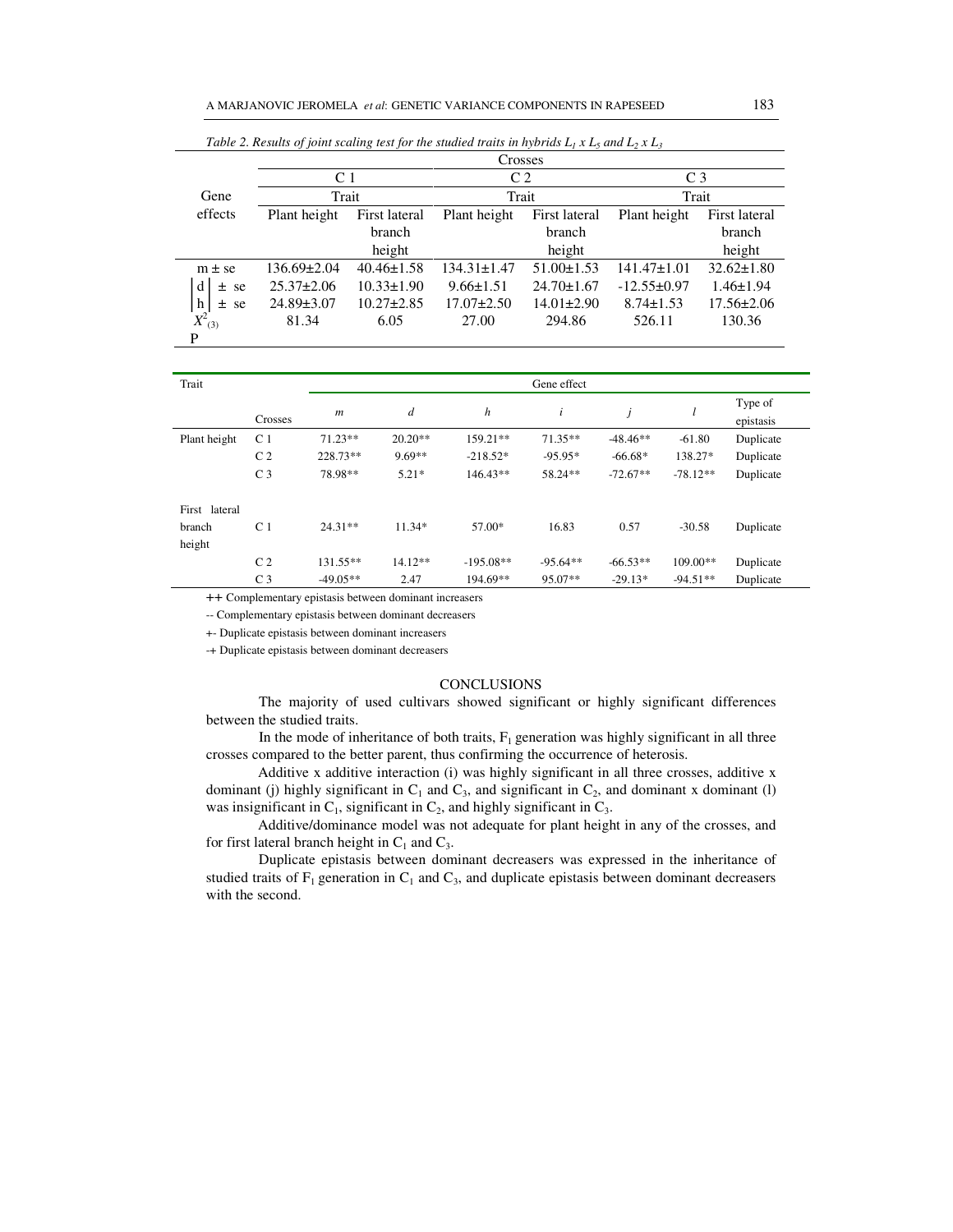#### ACKNOWLEDGEMENT

 This study was developed within the project TR-31025 which was supported by the Ministry of Education Science and Technological Development of the Republic of Serbia.

> Received September 19th 2013 Accepted January 05<sup>th</sup>, 2014

### **REFERENCES**

- DOBINA, A. I. and N. N. KATANSKAJA (1973): The component's evaluation of the continuous variation. Theoretical and experimental research in mathematical genetics. 129-140. "Science and technique" (Ocenka komponentov neprerivnoj variacii. Teoretičeskije i eksperimentaljnije issledovanija po matematičeskoj genetike, 129-140. Izdateljstvo "Nauka i tehnika").
- FISHER, R. A., F. R. IMMER and O. TEDIN (1932): The genetical interpretation of statistics of the third degree in the study of quantitative inheritance. Genetics, *17*: 107-124.
- HAYMAN, B. I. (1958): The separation of epistatic from additive and dominance variation in generation means. Heredity, *12:* 371-390.
- HAYMAN, B. I., (1960): The separation of epistatic from additive and dominance in generation means. II. Genetica, *31*; 133-146.
- JINKS, J. L., (1954): The analysis of continuous variation in diallel cross of *Nicotiana Rustica* varieties. Genetcs, 39; 767- 788.
- MATHER, K. (1949): Biometrical genetics. Dover publications, New York, USA.
- MARJANOVIĆ-JEROMELA, A. and R. MARINKOVIĆ (1998): Inheritance of plant height and lowest plant height in oil rape (*Brassica napus* L.). Proc. of the 3rd Inter. Symposium Interdisciplinary Regional Research (Hungary, Romania, Yugoslavia), 611-614, 24 - 25 September 1998, Novi Sad, Yugoslavia.
- MATHER, K. and J. L. JINKS (1982): Biometrical genetics. London, New York, Chapman and Hall.